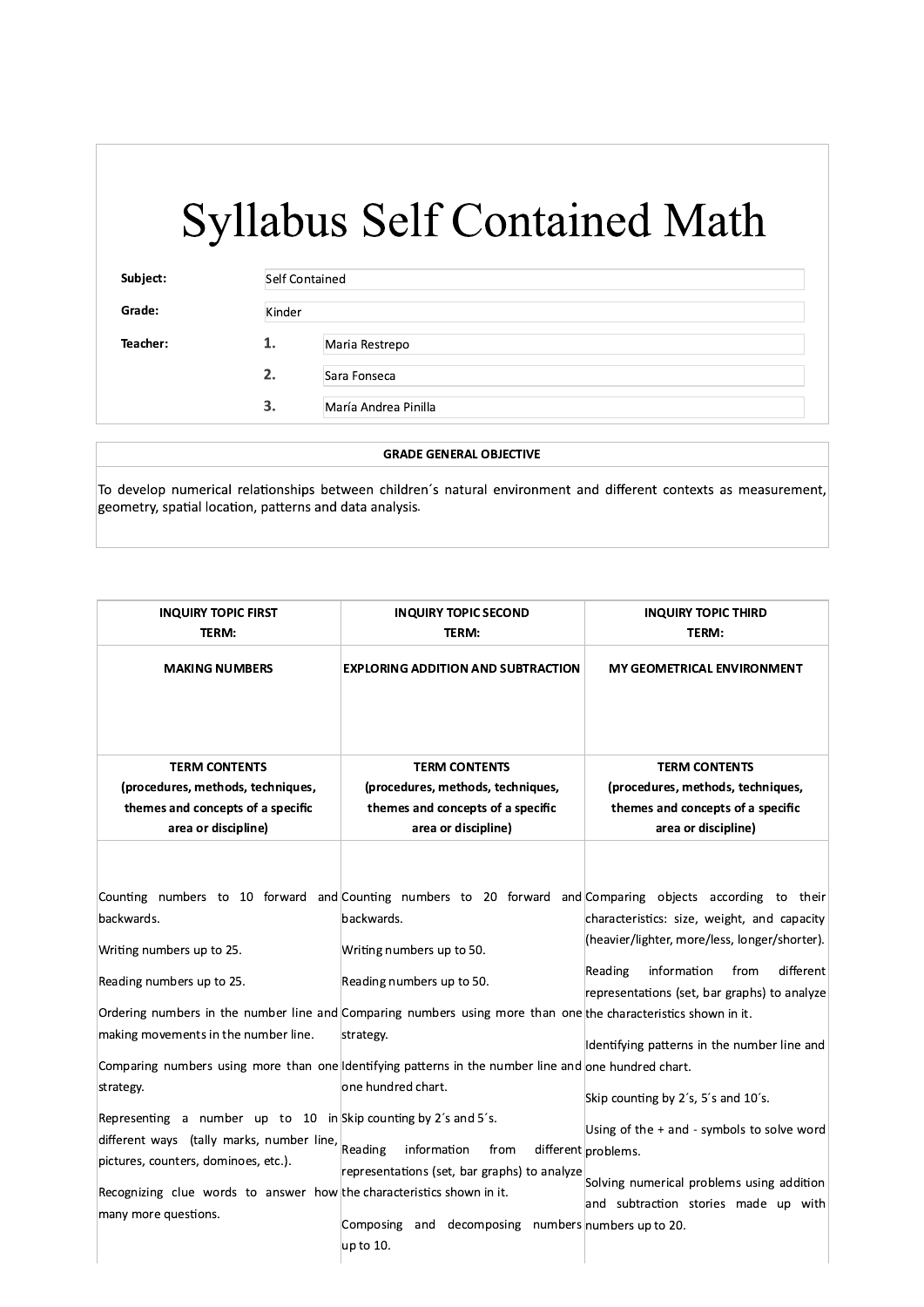|                    |                                                     | Comparing quantities (greater than, less Representing a number up to 10 in Solving problems using more than one |
|--------------------|-----------------------------------------------------|-----------------------------------------------------------------------------------------------------------------|
| than or equal to). | different ways (tally marks, number line, resource. |                                                                                                                 |
|                    | pictures, counters, dominoes, etc.).                | Recognizing<br>describing<br>and<br>the                                                                         |
|                    |                                                     | Solving numerical problems using addition characteristics of flat and solid shapes:                             |
|                    |                                                     | and subtraction stories made up with square, rectangle, circle, triangle, cube,                                 |
|                    | numbers up to 10.                                   | rectangular prism, sphere, pyramid, and                                                                         |
|                    | Solving problems using more than one                | cone.                                                                                                           |
|                    | resource.                                           | Modeling situations using solid and flat                                                                        |
|                    | Comparing quantities (greater than, less            | shapes.                                                                                                         |
|                    | than or equal to).                                  |                                                                                                                 |
|                    |                                                     |                                                                                                                 |
|                    |                                                     |                                                                                                                 |
|                    |                                                     |                                                                                                                 |
|                    |                                                     |                                                                                                                 |
|                    |                                                     |                                                                                                                 |
|                    |                                                     |                                                                                                                 |
|                    |                                                     |                                                                                                                 |

Kinder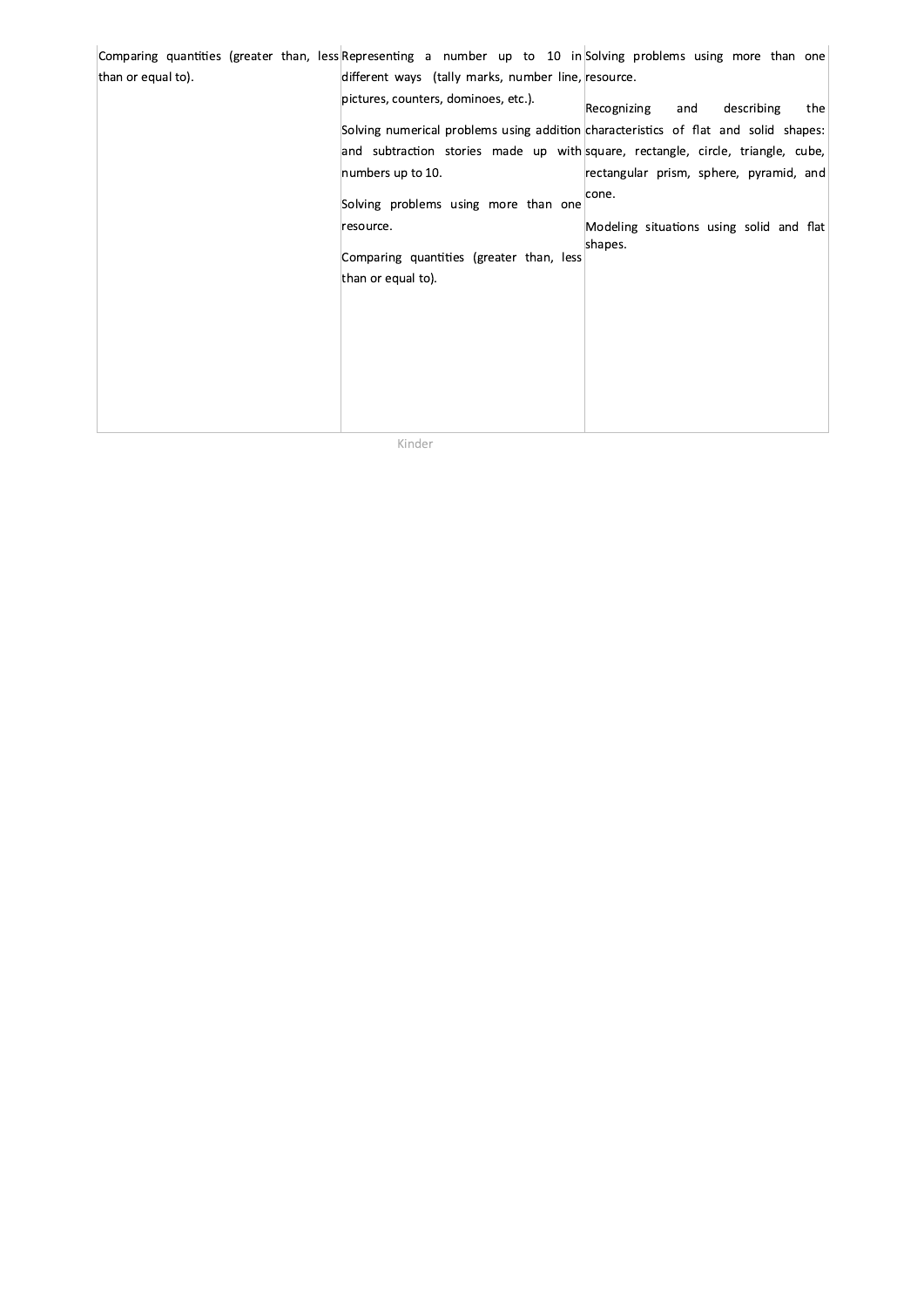| Subject: | <b>Self Contained</b> |                 |
|----------|-----------------------|-----------------|
| Grade:   | Transition            |                 |
| Teacher: | 1.                    | Patricia Rivera |
|          | 2.                    | Olga Simbaqueva |
|          | $\mathbf{3}$          | Mahli Ricke     |

#### **GRADE GENERAL OBJECTIVE**

To develop numeric relationships between numbers, as addition and subtraction, using tens and ones, and applying to different contexts as measurement, geometry, patterns and data analysis.

| <b>INQUIRY TOPIC SECOND</b>                                                                                                                                                                                                                                                                                                                               | <b>INQUIRY TOPIC THIRD</b>                                                                                                                                                                                                                                                                                                                                                                                                                                                                                                                                                                      |  |
|-----------------------------------------------------------------------------------------------------------------------------------------------------------------------------------------------------------------------------------------------------------------------------------------------------------------------------------------------------------|-------------------------------------------------------------------------------------------------------------------------------------------------------------------------------------------------------------------------------------------------------------------------------------------------------------------------------------------------------------------------------------------------------------------------------------------------------------------------------------------------------------------------------------------------------------------------------------------------|--|
| TERM:                                                                                                                                                                                                                                                                                                                                                     | TERM:                                                                                                                                                                                                                                                                                                                                                                                                                                                                                                                                                                                           |  |
| numbers?                                                                                                                                                                                                                                                                                                                                                  |                                                                                                                                                                                                                                                                                                                                                                                                                                                                                                                                                                                                 |  |
| <b>TERM CONTENTS</b>                                                                                                                                                                                                                                                                                                                                      | <b>TERM CONTENTS</b>                                                                                                                                                                                                                                                                                                                                                                                                                                                                                                                                                                            |  |
| (procedures, methods, techniques,                                                                                                                                                                                                                                                                                                                         | (procedures, methods, techniques,                                                                                                                                                                                                                                                                                                                                                                                                                                                                                                                                                               |  |
| themes and concepts of a specific                                                                                                                                                                                                                                                                                                                         | themes and concepts of a specific                                                                                                                                                                                                                                                                                                                                                                                                                                                                                                                                                               |  |
|                                                                                                                                                                                                                                                                                                                                                           | area or discipline)                                                                                                                                                                                                                                                                                                                                                                                                                                                                                                                                                                             |  |
| Using flat shapes to understand solid<br>shapes.<br>50.<br>Making tens Composing and decomposing Different ways to represent a number up<br>numbers in standard and expanded forms<br>Counting by tens using a hundred chart<br>Comparison between numbers and using<br>symbols $>$ , $<$ , $=$<br>Big numbers Adding tens and ones without<br>regrouping | Comparison between objects about<br>their geometrical characteristics: sides,<br>shape using solid shapes.<br>to 99.<br>Solving word problem with 2-digit<br>addition.<br>halves<br>fourths.<br>Equal<br>parts,<br>and<br>Identifying objects divided into equal<br>parts.<br>Making estimations of length.                                                                                                                                                                                                                                                                                     |  |
|                                                                                                                                                                                                                                                                                                                                                           | What different strategies can help me add How can I add and subtract 2-digit How can I use flat shapes and solid shapes?<br>area or discipline)<br>circles<br>Composing and decomposing shapes using Different ways to represent a number up to corners, faces, edges. Creating a new<br>Different ways to represent a number up to<br>Adding and subtracting using the number<br>Modeling addition and subtraction using Number patterns using tens and ones<br>part part whole strategies and properties of<br>Ways to represent an addition or a<br>Representation of numbers using addition |  |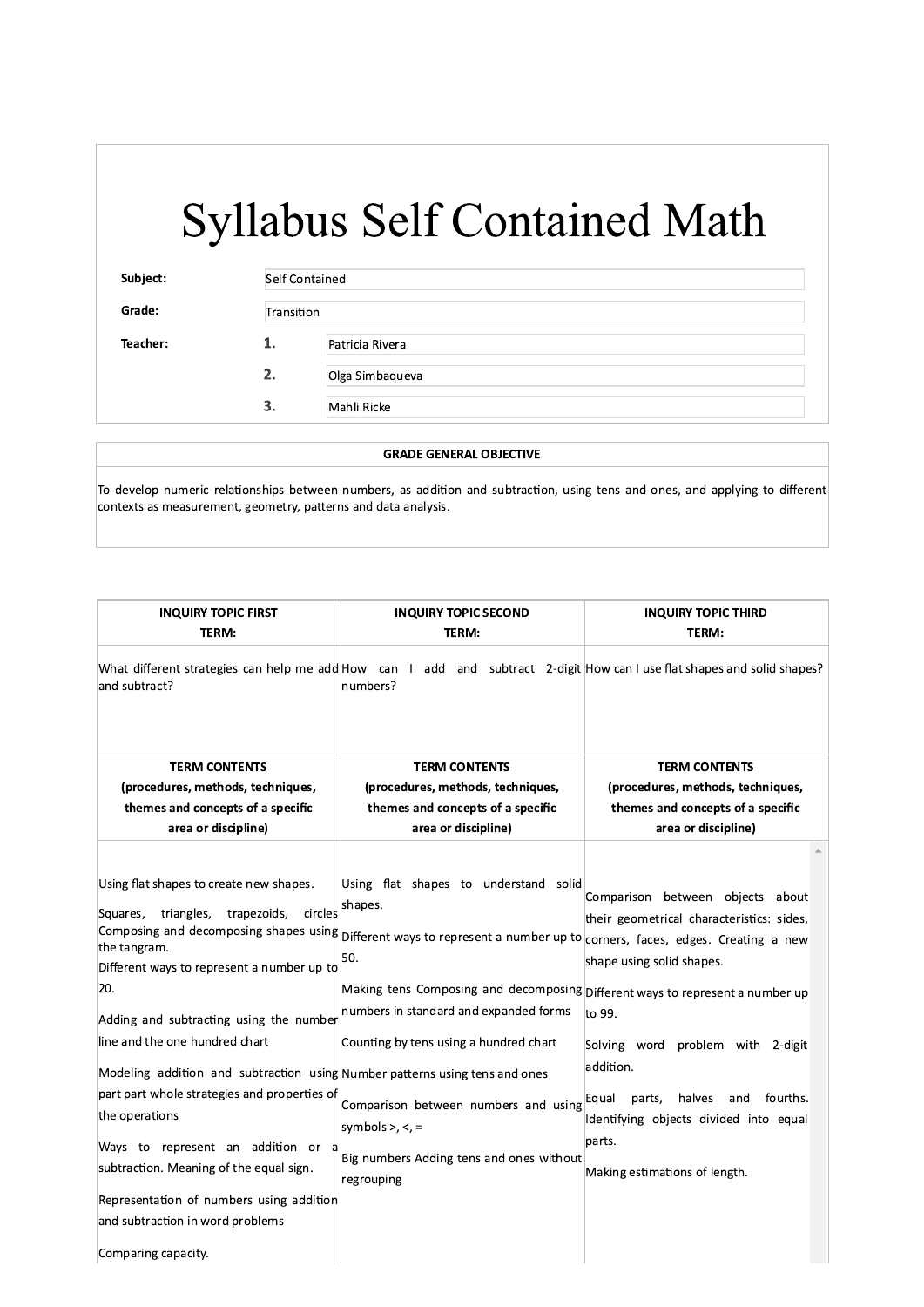| Subject: | Self Contained |  |
|----------|----------------|--|
| Grade:   | First          |  |
| Teacher: | . .            |  |
|          | 2.             |  |
|          | 3.             |  |

**GRADE GENERAL OBJECTIVE** 

To develop addition and subtraction meanings using regrouping if necessary and applying to different contexts as measurement, geometry, patterns and data analysis.

| <b>INQUIRY TOPIC FIRST</b>                                                                                                                                                                                                                                                                                                                                                       | <b>INQUIRY TOPIC SECOND</b>                                                                                                                                                     | <b>INQUIRY TOPIC THIRD</b>                                                                                                                                                                                  |
|----------------------------------------------------------------------------------------------------------------------------------------------------------------------------------------------------------------------------------------------------------------------------------------------------------------------------------------------------------------------------------|---------------------------------------------------------------------------------------------------------------------------------------------------------------------------------|-------------------------------------------------------------------------------------------------------------------------------------------------------------------------------------------------------------|
| TERM:                                                                                                                                                                                                                                                                                                                                                                            | TERM:                                                                                                                                                                           | TERM:                                                                                                                                                                                                       |
| <b>Grouping and Regrouping</b>                                                                                                                                                                                                                                                                                                                                                   | Adding and subtracting big numbers                                                                                                                                              | Applying addition and subtraction                                                                                                                                                                           |
| <b>TERM CONTENTS</b><br>(procedures, methods, techniques,                                                                                                                                                                                                                                                                                                                        | <b>TERM CONTENTS</b><br>(procedures, methods, techniques,                                                                                                                       | <b>TERM CONTENTS</b><br>(procedures, methods, techniques,                                                                                                                                                   |
| themes and concepts of a specific<br>area or discipline)                                                                                                                                                                                                                                                                                                                         | themes and concepts of a specific<br>area or discipline)                                                                                                                        | themes and concepts of a specific<br>area or discipline)                                                                                                                                                    |
| Strategies to add and subtract one digit<br>numbers<br>Adding three numbers<br>Skip counting by 2's, 5's and 10's<br>Repeated additions, doubles and near<br>doubles<br>Adding tens and ones<br>Adding two digit numbers: with and<br>without regrouping<br>Adding three or four two digit numbers<br>Subtracting from a two-digit number<br>Checking subtractions and additions | Comparing three-digit numbers<br>Counting by 100's<br>Grouping three-digit numbers to add<br>Regrouping<br>three<br>digit-numbers<br>to<br>subtract<br>Subtracting across zeros | Metric lengths<br>Relating inches, feet and yards<br>Comparing metric lengths: centimeters<br>and meters<br>Two-dimensional shapes<br>Angles<br>Three-dimensional shapes: faces, edges,<br>vertices<br>Area |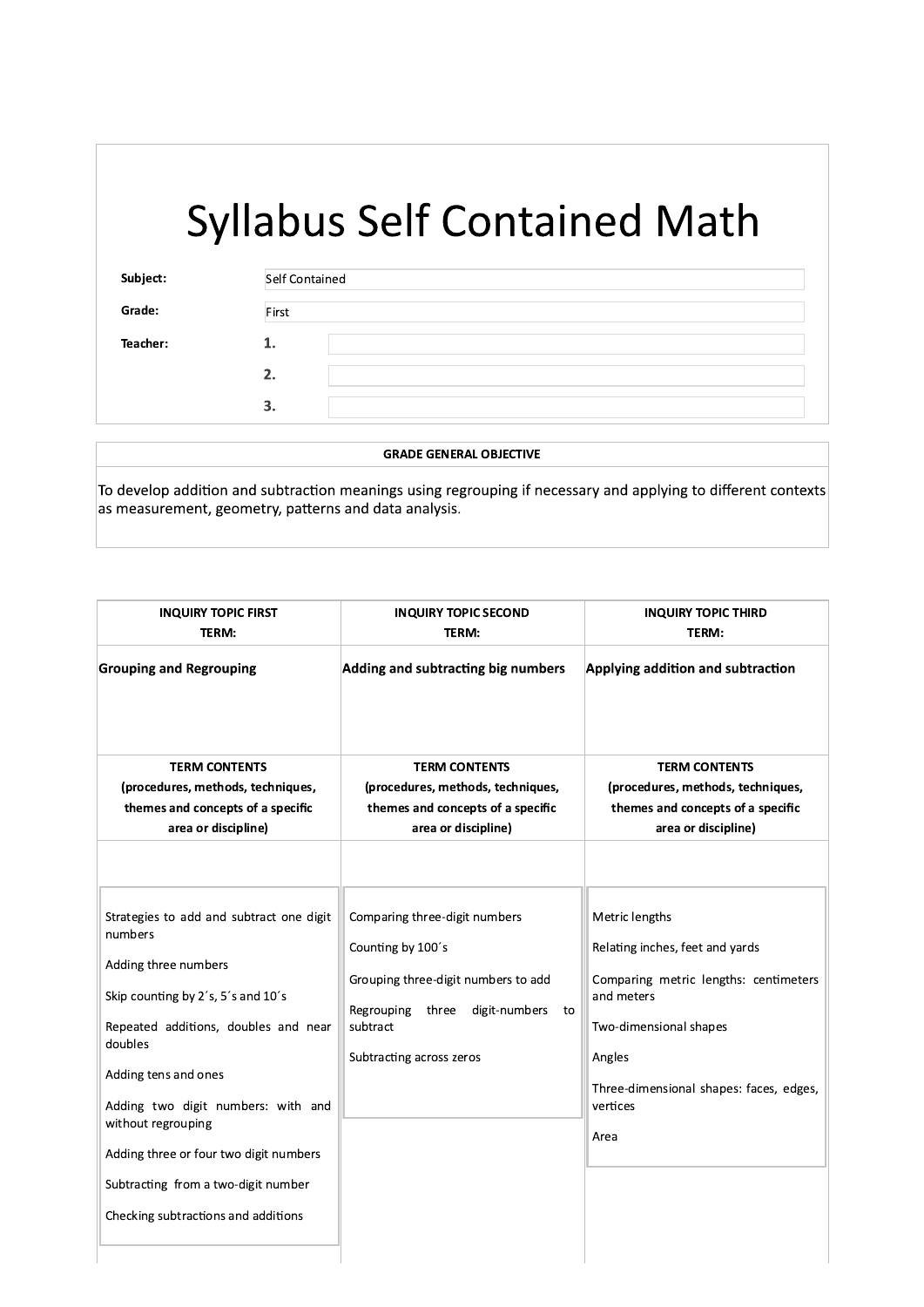| Subject: | Self Contained<br>Second |  |
|----------|--------------------------|--|
| Grade:   |                          |  |
| Teacher: | ı.                       |  |
|          | 2.                       |  |
|          | З.                       |  |

#### **GRADE GENERAL OBJECTIVE**

To develop multiplication and division meanings, with whole numbers, using different representations and applying them to different contexts as measurement, geometry, patterns and data analysis.

| <b>INQUIRY TOPIC FIRST</b>                                                                                                                        | <b>INQUIRY TOPIC SECOND</b>                                                                                                                                                                                                                                                                                                             | <b>INQUIRY TOPIC THIRD</b>                                                                                                                                                                                                                                                                                                                              |
|---------------------------------------------------------------------------------------------------------------------------------------------------|-----------------------------------------------------------------------------------------------------------------------------------------------------------------------------------------------------------------------------------------------------------------------------------------------------------------------------------------|---------------------------------------------------------------------------------------------------------------------------------------------------------------------------------------------------------------------------------------------------------------------------------------------------------------------------------------------------------|
| TERM:                                                                                                                                             | TERM:                                                                                                                                                                                                                                                                                                                                   | TERM:                                                                                                                                                                                                                                                                                                                                                   |
| <b>Consolidating Addition and Subtraction</b>                                                                                                     | <b>Multiplication and Division Meanings</b>                                                                                                                                                                                                                                                                                             | Multiplication<br>division<br>and<br>representations                                                                                                                                                                                                                                                                                                    |
| <b>TERM CONTENTS</b>                                                                                                                              | <b>TERM CONTENTS</b>                                                                                                                                                                                                                                                                                                                    | <b>TERM CONTENTS</b>                                                                                                                                                                                                                                                                                                                                    |
| (procedures, methods, techniques,                                                                                                                 | (procedures, methods, techniques,                                                                                                                                                                                                                                                                                                       | (procedures, methods, techniques,                                                                                                                                                                                                                                                                                                                       |
| themes and concepts of a specific                                                                                                                 | themes and concepts of a specific                                                                                                                                                                                                                                                                                                       | themes and concepts of a specific                                                                                                                                                                                                                                                                                                                       |
| area or discipline)                                                                                                                               | area or discipline)                                                                                                                                                                                                                                                                                                                     | area or discipline)                                                                                                                                                                                                                                                                                                                                     |
| Addition properties<br><b>Addition patterns</b><br>Estimating sums and differences<br>Adding four-digit numbers<br>Subtracting four-digit numbers | Repeated additions<br>Arrays and multiplication<br><b>Fact families</b><br>Multiplication and division models<br>Division as equal sharing<br>Relating division and subtraction<br>Inverse operations<br>Patterns in the multiplication table.<br>Multiplication tables to ten<br>Distributive<br>property,<br>Associative<br>property. | Fractions: Unit fractions, part of a whole,<br>part of a set<br><b>Equivalent fractions</b><br>Comparing fractions<br>Solving mass and capacity problems<br>Time intervals<br>Bar graphs, scale picture graphs, line<br>plots<br>Perimeter<br>Measuring area<br>Area of composite figures<br>Angles,<br>polygons,<br>triangles<br>and<br>quadrilaterals |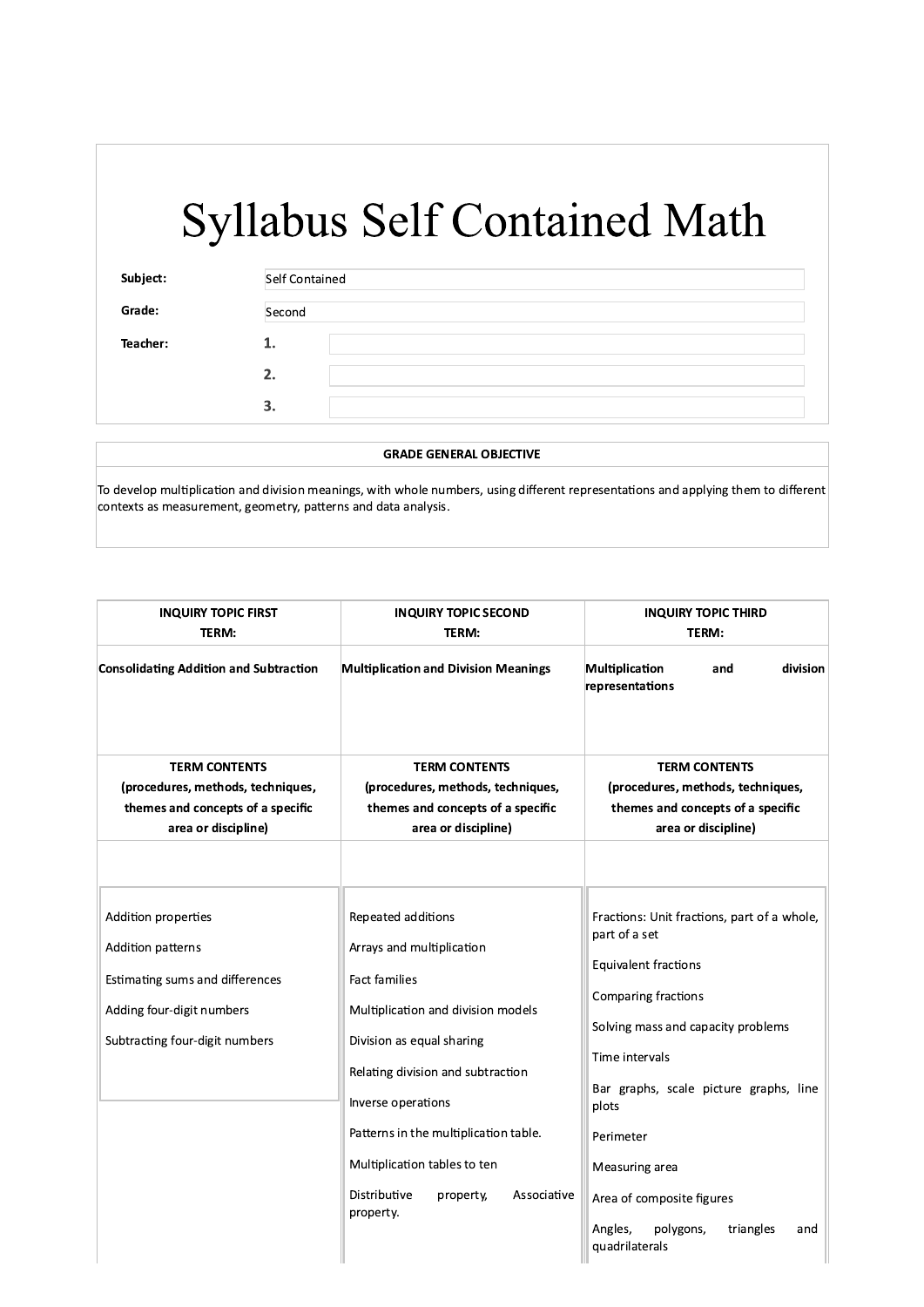| Subject: | Self Contained<br>Third |  |
|----------|-------------------------|--|
| Grade:   |                         |  |
| Teacher: | ı.                      |  |
|          | 2.                      |  |
|          | З.                      |  |

#### **GRADE GENERAL OBJECTIVE**

To consolidate additive structure using whole numbers, fractions and decimals, and introduce multiplicative structure from whole numbers to different contexts as: geometry, fractions and decimals

| <b>INQUIRY TOPIC FIRST</b><br>TERM:                                                                                                                                                                                                                                                                                                                                 | <b>INQUIRY TOPIC SECOND</b><br>TERM:                                                                                                                                                                                                                                                                                                                                    | <b>INQUIRY TOPIC THIRD</b><br>TERM:                                                                                                                                                                                                                                                                                                           |
|---------------------------------------------------------------------------------------------------------------------------------------------------------------------------------------------------------------------------------------------------------------------------------------------------------------------------------------------------------------------|-------------------------------------------------------------------------------------------------------------------------------------------------------------------------------------------------------------------------------------------------------------------------------------------------------------------------------------------------------------------------|-----------------------------------------------------------------------------------------------------------------------------------------------------------------------------------------------------------------------------------------------------------------------------------------------------------------------------------------------|
| <b>Consolidating Multiplication and Division</b>                                                                                                                                                                                                                                                                                                                    | <b>Relating Fractions and Decimals</b>                                                                                                                                                                                                                                                                                                                                  | <b>Describing Geometry</b>                                                                                                                                                                                                                                                                                                                    |
| <b>TERM CONTENTS</b><br>(procedures, methods, techniques,<br>themes and concepts of a specific<br>area or discipline)                                                                                                                                                                                                                                               | <b>TERM CONTENTS</b><br>(procedures, methods, techniques,<br>themes and concepts of a specific<br>area or discipline)                                                                                                                                                                                                                                                   | <b>TERM CONTENTS</b><br>(procedures, methods, techniques,<br>themes and concepts of a specific<br>area or discipline)                                                                                                                                                                                                                         |
| Reading and writing multi-digit number<br>Ordering<br>and<br>comparing<br>multi-digit<br>numbers<br>Using place value to round<br>Addition properties<br>Addition and subtraction patterns<br>Factors and multiples<br>Relating multiplication and division<br>Multiplication properties and division<br>rules<br>Rounding and estimating products and<br>divisions | multiples:<br>Factors<br>and<br>prime<br>and<br>composite numbers<br>Equivalent fractions, Simplest fractions<br>Comparing and ordering fractions<br>Mixed numbers and improper fractions<br>Adding and subtracting fractions and<br>mixed numbers<br>Tenths, hundredths<br>Decimals as fractions<br>Comparing and ordering decimals<br>Adding and subtracting decimals | Customary units of length<br>Converting customary units of length<br>Customary units of capacity<br>Converting customary units of capacity<br>Customary units of weight<br>Converting customary units of weight<br>Converting units of time<br>Metrics units of length, capacity and<br>mass<br><b>Measuring perimeters</b><br>Models of area |
| Distributive property                                                                                                                                                                                                                                                                                                                                               |                                                                                                                                                                                                                                                                                                                                                                         | Relating perimeter and area                                                                                                                                                                                                                                                                                                                   |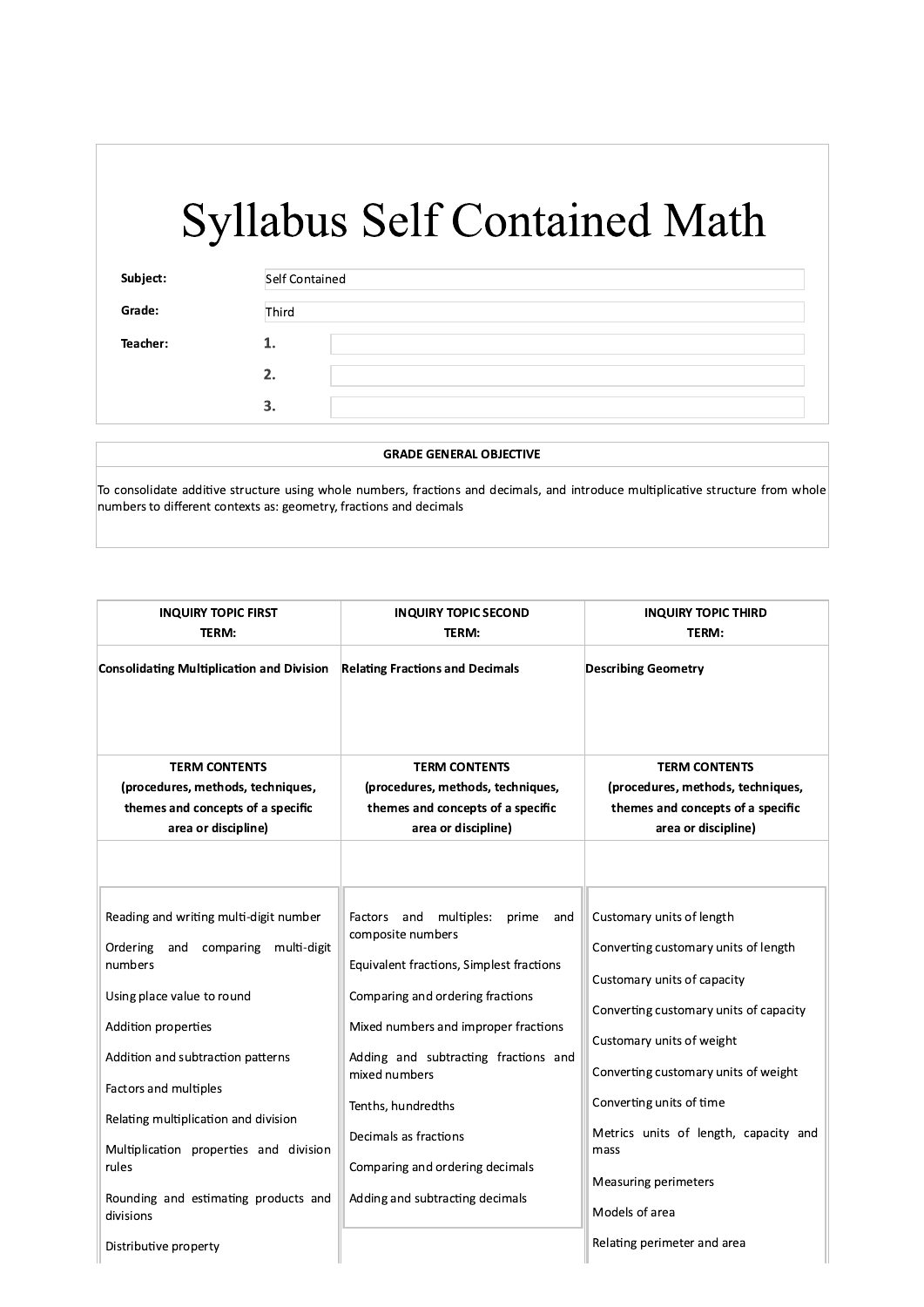| Multiplying multi-digit numbers     |  | Points, lines and rays                 |
|-------------------------------------|--|----------------------------------------|
| Dividing with and without reminders |  | Parallel and perpendicular lines       |
| Dividing greater numbers            |  | Angles: measurement and classification |
|                                     |  | Triangles and quadrilaterals.          |
|                                     |  | Lines of symmetry                      |
|                                     |  |                                        |
|                                     |  |                                        |

Third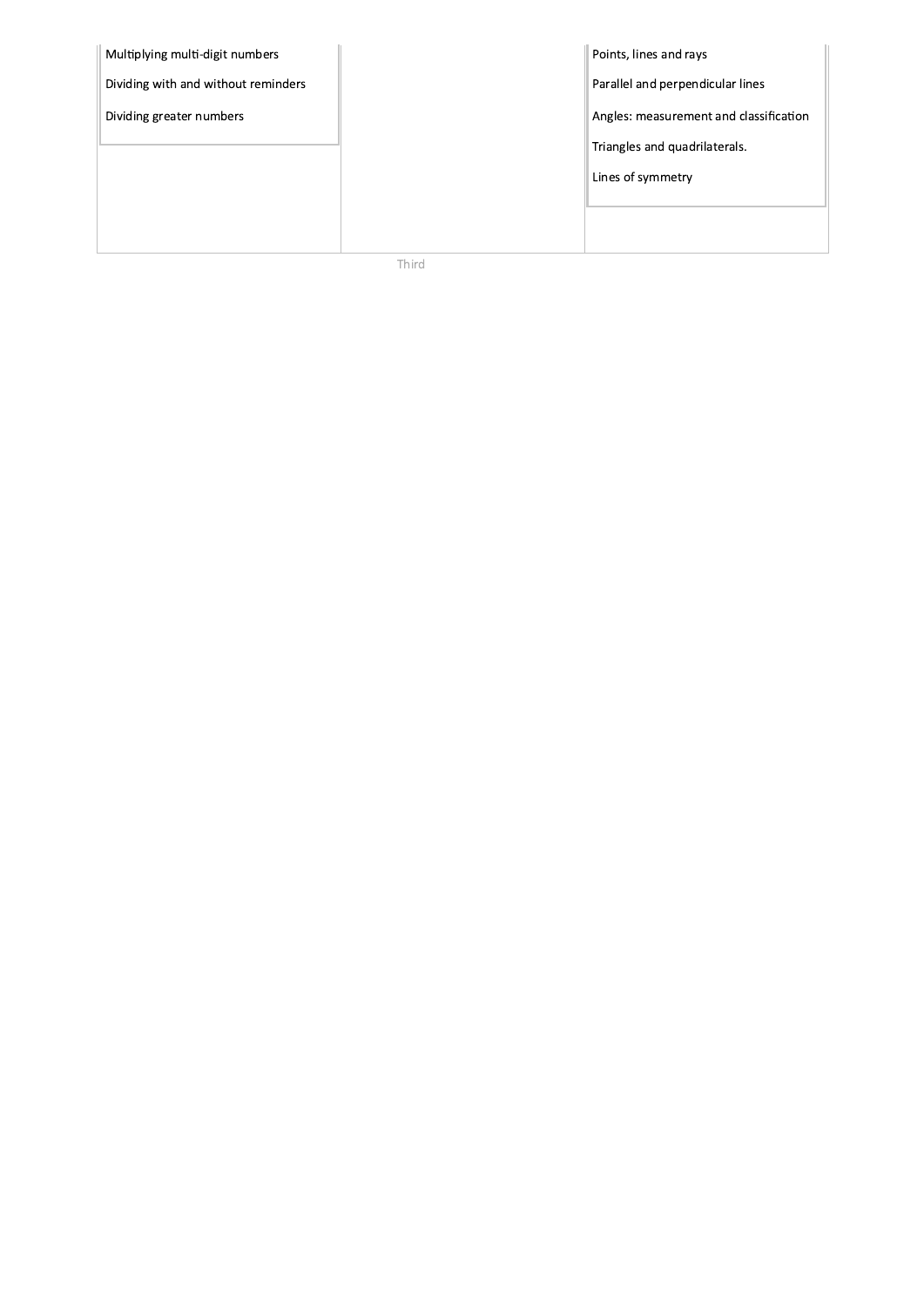| Subject: | Self Contained |  |  |
|----------|----------------|--|--|
| Grade:   | Fourth         |  |  |
| Teacher: | 1.             |  |  |
|          | 2.             |  |  |
|          | З.             |  |  |

**GRADE GENERAL OBJECTIVE** 

To understand fractions, mixed numbers and decimals relationship and to build their additive and multiplicative structures, applying in contexts as: algebra, geometry and measurement

| <b>INQUIRY TOPIC FIRST</b>                                                                                                                                                                                                                                                                                                               | <b>INQUIRY TOPIC SECOND</b>                                                                                                                                                                                                                                                                        | <b>INQUIRY TOPIC THIRD</b>                                                                                                                                                                                                                                                                                                                                                         |
|------------------------------------------------------------------------------------------------------------------------------------------------------------------------------------------------------------------------------------------------------------------------------------------------------------------------------------------|----------------------------------------------------------------------------------------------------------------------------------------------------------------------------------------------------------------------------------------------------------------------------------------------------|------------------------------------------------------------------------------------------------------------------------------------------------------------------------------------------------------------------------------------------------------------------------------------------------------------------------------------------------------------------------------------|
| TERM:                                                                                                                                                                                                                                                                                                                                    | TERM:                                                                                                                                                                                                                                                                                              | TERM:                                                                                                                                                                                                                                                                                                                                                                              |
| <b>Decimals</b>                                                                                                                                                                                                                                                                                                                          | <b>Fractions and mixed numbers</b>                                                                                                                                                                                                                                                                 | Measurement and geometry in fractions<br>and decimals contexts                                                                                                                                                                                                                                                                                                                     |
| <b>TERM CONTENTS</b>                                                                                                                                                                                                                                                                                                                     | <b>TERM CONTENTS</b>                                                                                                                                                                                                                                                                               | <b>TERM CONTENTS</b>                                                                                                                                                                                                                                                                                                                                                               |
| (procedures, methods, techniques,                                                                                                                                                                                                                                                                                                        | (procedures, methods, techniques,                                                                                                                                                                                                                                                                  | (procedures, methods, techniques,                                                                                                                                                                                                                                                                                                                                                  |
| themes and concepts of a specific                                                                                                                                                                                                                                                                                                        | themes and concepts of a specific                                                                                                                                                                                                                                                                  | themes and concepts of a specific                                                                                                                                                                                                                                                                                                                                                  |
| area or discipline)                                                                                                                                                                                                                                                                                                                      | area or discipline)                                                                                                                                                                                                                                                                                | area or discipline)                                                                                                                                                                                                                                                                                                                                                                |
| Place value through millions<br>Comparison by using place value<br>Representing decimals<br>Prime factorization<br>Powers and exponents<br>Multiplication model<br>Relationship between multiplication and<br>division<br>Distributive<br>partial<br>property<br>and<br>quotients<br>Models to interpret remainders<br>Rounding decimals | Numerical expressions<br>Order of operations<br>Generating patterns<br>Ordered pairs<br>Graphing patterns<br>Fraction and division relationship<br>Greatest common factor<br>Least common multiple<br>Writing fraction as a decimal<br>Rounding fractions<br>Adding and subtracting like fractions | Converting customary Units of length<br>Converting customary Units of weight<br>Converting customary Units of capacity<br>Converting metric Units of length<br>Converting metric Units of weight<br>Converting metric Units of capacity<br>Polygons<br>Sides and angles of a triangle<br>Classifying triangles<br>Sides and angles of a quadrilateral<br>Three dimensional figures |